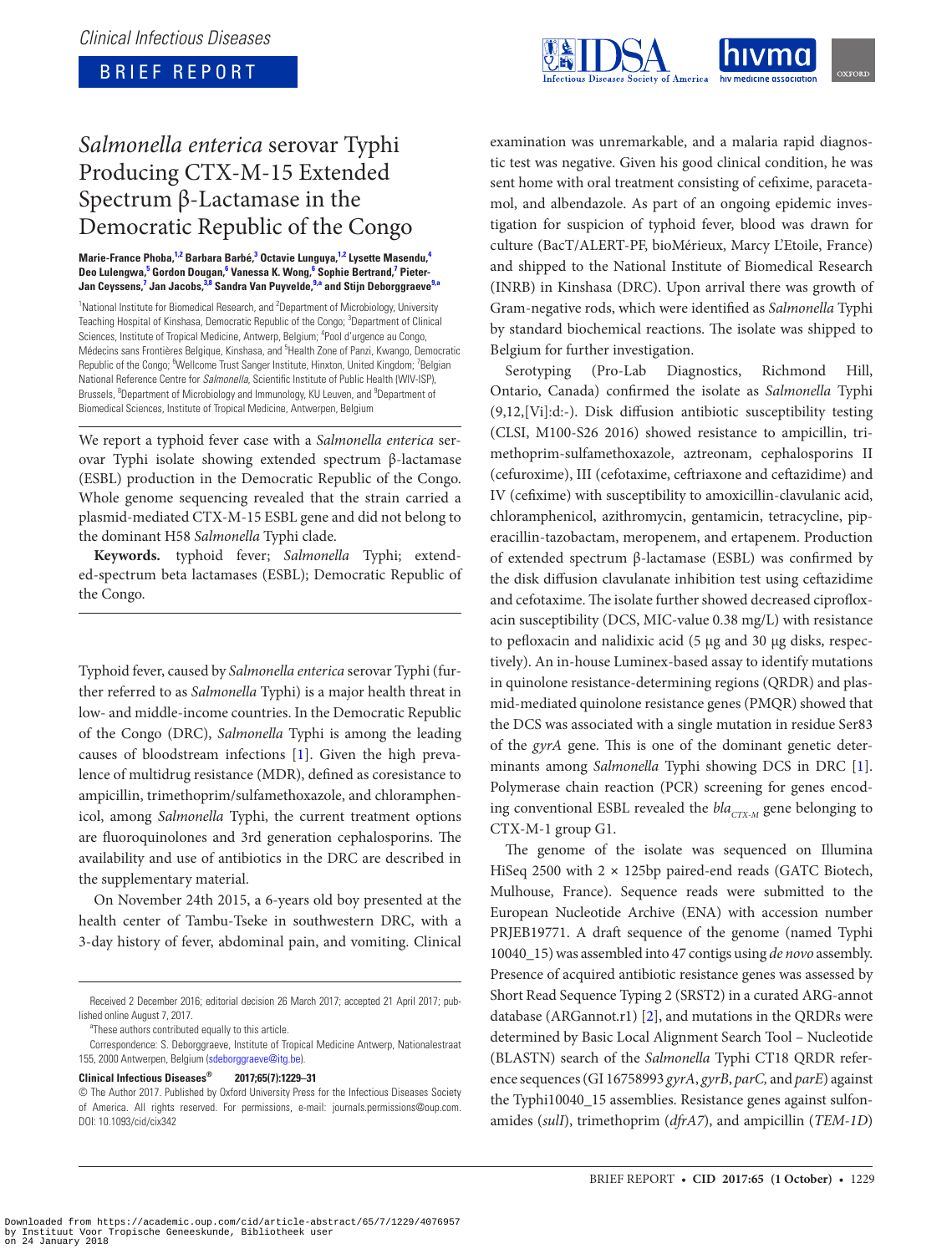

**Figure 1.** *A*, The extended spectrum β-lactamase producing Typhi 10040\_15 isolate within the global phylogenetic context of 1831 published *Salmonella* Typhi genomes (4). The H58 clade is indicated in red and the H55 clade (genotype 2.5.1), containing Typhi 10040\_15, is highlighted in blue. *B*, Detailed view of the branch with Typhi 10040\_15. Strains are annotated with the accession number of the sequencing data, the country of isolation and the year of isolation. Abbreviations: CAR, Central African Republic; DRC, The Democratic Republic of the Congo.

were detected, the Ser83Phe substitution in *gyrA* was confirmed, and the ESBL gene was further identified as CTX-M-15. The *aac6-iaa* gene, which is associated with resistance against aminoglycosides, was present. However, 10 single-nucleotide polymorphisms (SNPs) compared to the reference sequence (AF144880) were detected. This may explain the aminoglycoside susceptible phenotype of the strain. We identified 49 putative IS sites in the contigs, of which 10 could be annotated using the semiautomatic pipeline of ISsaga (Supplementary table 1). The CTX-M-15 gene was encoded downstream of the mobile insertion site element IS*Ecp1*. IS*Ecp1* is a member of the IS1380 family that may enable mobilization of CTX-M-15 genes. Presence of the *repA* replicon gene K02380 in the CTX-M-15 containing contig indicates that this gene is located on a type Y plasmid. The IncHI1-plasmid replicon, which is associated with MDR in *Salmonella* Typhi [3], was not identified using SRST2 and the PlasmidFinder database. BLASTN analysis of the assembled plasmid region against NCBI databases showed highest similarity (85% coverage and 97% identity) with the *Klebsiella pneumoniae* plasmid pKP12226, which also harbors a CTX-M-15 gene. This suggests that the isolate has acquired the CTX-M-15 containing plasmid from other *Enterobacteriaceae*, for which CTX-M-15 is frequently reported [4]. In 2015, Kariuki et al. reported a novel IncHI2 plasmid (pKST313) carrying the CTX-M-15 gene in *Salmonella* Typhimurium isolates from Kenya [5], but there is no similarity other than the CTX-M-15 region between pKST313 and the CTX-M-15 contig in Typhi10040\_15 (Supplementary Figure 1).

A phylogenetic analysis of the Typhi 10040\_15 genome was undertaken using a global collection of 1831 *Salmonella* Typhi sequences [6]. All sequences were mapped against the *Salmonella* Typhi CT18 reference genome with SMALT (WTSI, Hinxton, UK), and a maximum likelihood phylogenetic tree was built with Gubbins (Figure 1). The Typhi 10040\_15 isolate was most closely related to isolates recovered from DRC in 2011 and belongs to the *Salmonella* Typhi H55 clade (genotype 2.5.1) [7].

In contrast to other *Salmonella* serovars, ESBL production has been rarely reported in *Salmonella* Typhi, and most cases originate from Asia [8–12]. Only one report of ESBL-producing *Salmonella* Typhi in Africa has been published. In 2015, Akinyemi reported CTX-M-1 ESBL producing *Salmonella* Typhi in hospitalized patients in Lagos, Nigeria [13]. Unlike the Nigeria outbreak, the present Typhi 10040\_15 isolate showed ESBL production in combination with DCS. The finding of ESBL production in *Salmonella* Typhi in DRC is of huge concern, as it adds to the high proportion of multidrug resistance and decreased ciprofloxacin susceptibility among *Salmonella* Typhi isolates in DRC (37.8% and 37.2%, respectively, for the period 2011–2014) [1]. Further surveillance as well as judicious use of azithromycin, which is considered as an orally available reserve antibiotic for typhoid fever, are imperative.

#### Supplementary Data

Supplementary materials are available at *Clinical Infectious Diseases* online. Consisting of data provided by the authors to benefit the reader, the posted materials are not copyedited and are the sole responsibility of the authors, so questions or comments should be addressed to the corresponding author.

#### Notes

*Acknowledgments.* We thank Prof. Youri Glupczynski and Dr Pierre Bogaerts from the Belgian National Reference Centre for Antimicrobial Resistance of Gram-Negative Resistant Bacteria at CHU-UCL (Namur, Belgium) for their help in characterizing the ESBL phenotype and genotype of the strain, and for critical reading of the manuscript. We also

Downloaded from https://academic.oup.com/cid/article-abstract/65/7/1229/4076957 by Instituut Voor Tropische Geneeskunde, Bibliotheek user on 24 January 2018